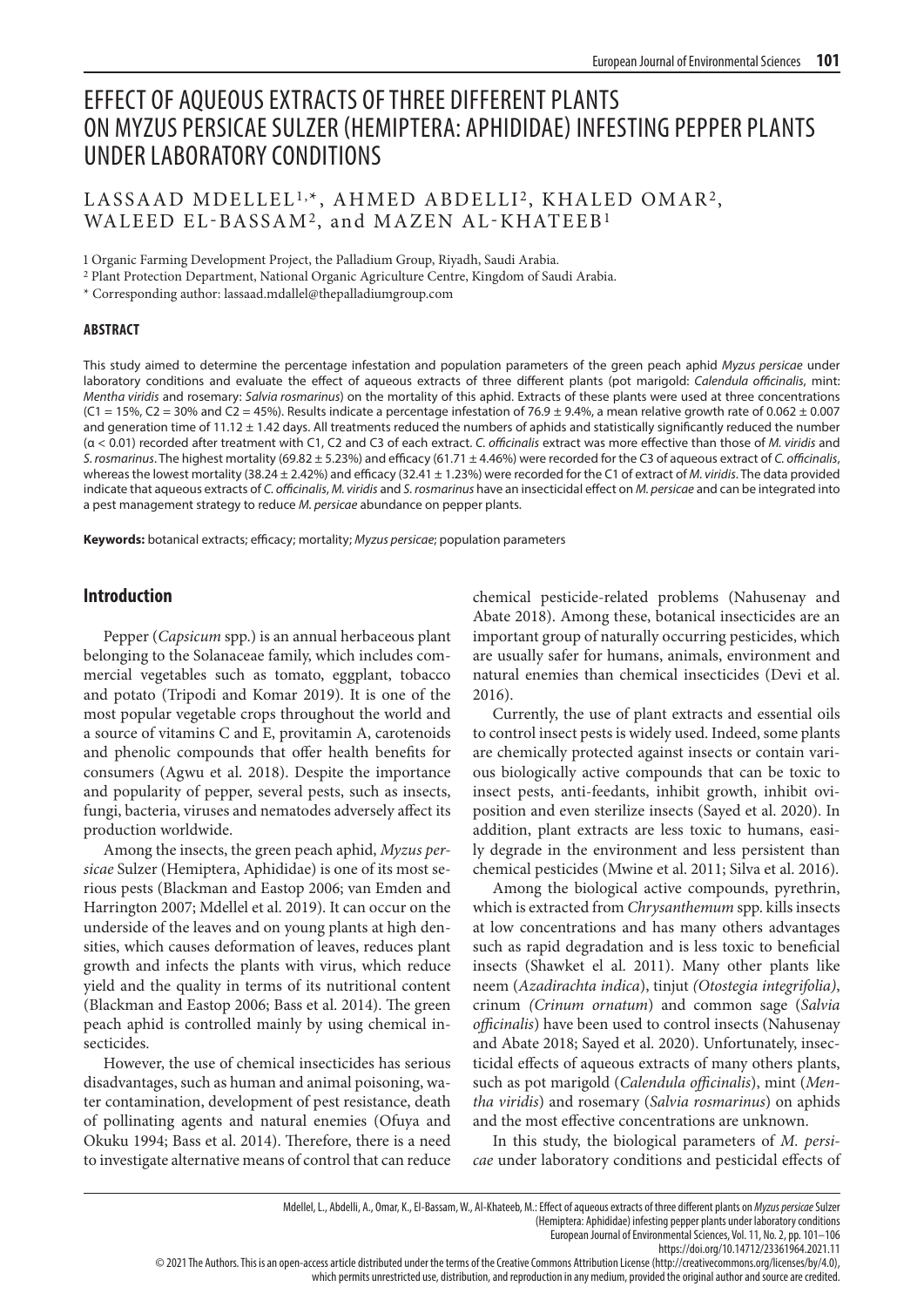aqueous extracts of *C. officinalis*, *M. viridis* and *S. rosmarinus* applied as a foliar spray at three different concentrations were investigated.

## **Materials and Methods**

#### **Insects and plants**

*M. persicae* collected from pepper plants cultivated in greenhouses at the National Organic Agriculture Centre, Unaiza, Kingdom Saudi Arabia, in January 2020. This aphid was reared on pepper plants in Plexiglas cages (50  $\times$  50  $\times$  50 cm) at 25  $\pm$  2 °C, relative humidity of  $60 \pm 10\%$  and a photoperiod of 14 L: 10 D h for several generations (60 days) before use in the experiments. The cultivar of pepper used was Shakira. Pepper plants (Cultivar: Shakira) were reared in the laboratory at day/ night temperature ranging from 18 to 25 °C, 60–80% RH, and under ambient light conditions. Plants at eight leaf stage of development, were transferred to 500 mL pots containing a substrate consisting of 1/3 sand and 2/3 peat in a greenhouse at 25  $\pm$  2 °C, relative humidity of 60  $\pm$ 10% and a photoperiod of 14 L: 10 D h and were watered on alternate days and no pesticides were used during the experiments.

### **Infestation rate and population parameters of** *M. persicae* **on pepper**

At the twelve-leaf stage, wingless adult aphids were collected from the colony and transferred to pepper plants in a greenhouse. Fifteen plants were each infested with four adult aphids. The experiment was replicated 3 times and total number of plants used was 45 plants. Data collection started after 2 days after infestation and total number of leaves, infested leaves, and aphid number/cm2 of leaf were counted every seven days over a period of two months. The mean relative growth rate (MRGR) and generation time (T) of *M. percicae* were determined according to Leather and Dixon (1984), and the F1 and F2 formulas of Ramade (2003):

$$
MRGR = (lnN(t_n) - lnN(t_{n-1})) / (t_n - t_{n-1})
$$
 (F1)  
T = log<sub>2</sub>/MRGR (F2)

where  $N(t_n)$  is aphid number/cm<sup>2</sup> of leaf at time  $t_n$ , N(t<sub>n−1</sub>) is aphid number/cm<sup>2</sup> of leaf at time t<sub>n−1</sub>.

#### **Plant samples and extracts**

Fresh leaves of marigold, Mint and rosemary were collected in March 2020 from plants growing in natural habitats at Al-Qassim as indicated in Table 1. Collected leaves were washed with water and dried, well ventilated in the shade for two weeks (Sarwar 2015). The dried leaves were cut and ground to a fine powder using an electrical grinder. Thirty percent stock solution was prepared for each plant separately. The mixtures were stirred thoroughly with a repeated agitation at 3 h intervals for 24 h. Three concentrations (15, 30, and 45%) were prepared from the final extracts.

**Table 1** Description of the three plants tested in the present study.

| No.   Common name | <b>Scientific Name</b> | <b>Family name Part used</b> |        |
|-------------------|------------------------|------------------------------|--------|
| Marigold          | Calendula officinalis  | Asteraceae                   | Leaves |
| Mint              | Mentha viridis         | Lamiaceae                    | Leaves |
| Rosemary          | Salvia rosmarinus      | Lamiaceae                    | Leaves |

#### **Bioassay**

To determine the insecticidal effect of aqueous extracts of selected plants, three leaves of each plants were marked and number of M. *persicae* on each marked leaf was counted 1 hour before bioassays. Using a hand-held sprayer, aphids on pepper plants were sprayed with different concentrations (C1 = 15%, C2 = 30%, and C3 = 45%) and the control (untreated) with water. Three infested plants were used for each concentration. Three, six, nine and 12 days after spraying the number of living aphids on each of the marked leaves was counted. Mortality of *M. persicae* population after 12 days were determined and the corrected efficacy percentage was calculated using Henderson and Tilton (1955) formula:

Corrected efficacy  $(\%) = 1 - (n \text{ in } Co \text{ before treat-}$ ment  $\times$  n in T after treatment / n in Co after treatment  $\times$  n in T before treatment)  $\times$  100. Where: n = number of *M. percicae*/selected leaf, T = Treated and Co = Control.

#### **Statistical analysis**

The data were subjected to one-way analysis of variance (ANOVA) using SPSS (2015) software program, version 23. Separation of means separation was done using DMRT (Duncan's multiple range tests) test ( $P < 0.01$ ).

#### **Results**

## **Percentage infestation and population parameters of** *M. persicae* **on pepper**

The percentage infestation and mean relative growth rate of *M. persicae* on pepper plant cultivar Shakira under laboratory conditions are shown in Table 2. During this experiment, total number of leaves/pepper plant was 52.6  $\pm$  13.8 and total number infested 39.8  $\pm$  7.24. Per-

**Table 2** Biological parameters of *Myzus persicae* on pepper plants in green house.

| <b>Parameters</b>                       | Average ± SD          |  |
|-----------------------------------------|-----------------------|--|
| <b>Total leaves number</b>              | $52.6 \pm 13.8$       |  |
| Infested leaves number                  | $39.8 \pm 7.24$       |  |
| Infestation rate (%)                    | $76.9 \pm 9.4\%$      |  |
| Aphid number/leaf cm <sup>2</sup>       | $11.24 \pm 2.3$       |  |
| <b>Mean relative Growth Rate (MRGR)</b> | $0.062 \pm 0.007$     |  |
| <b>Generation time (T)</b>              | $11.12 \pm 1.42$ days |  |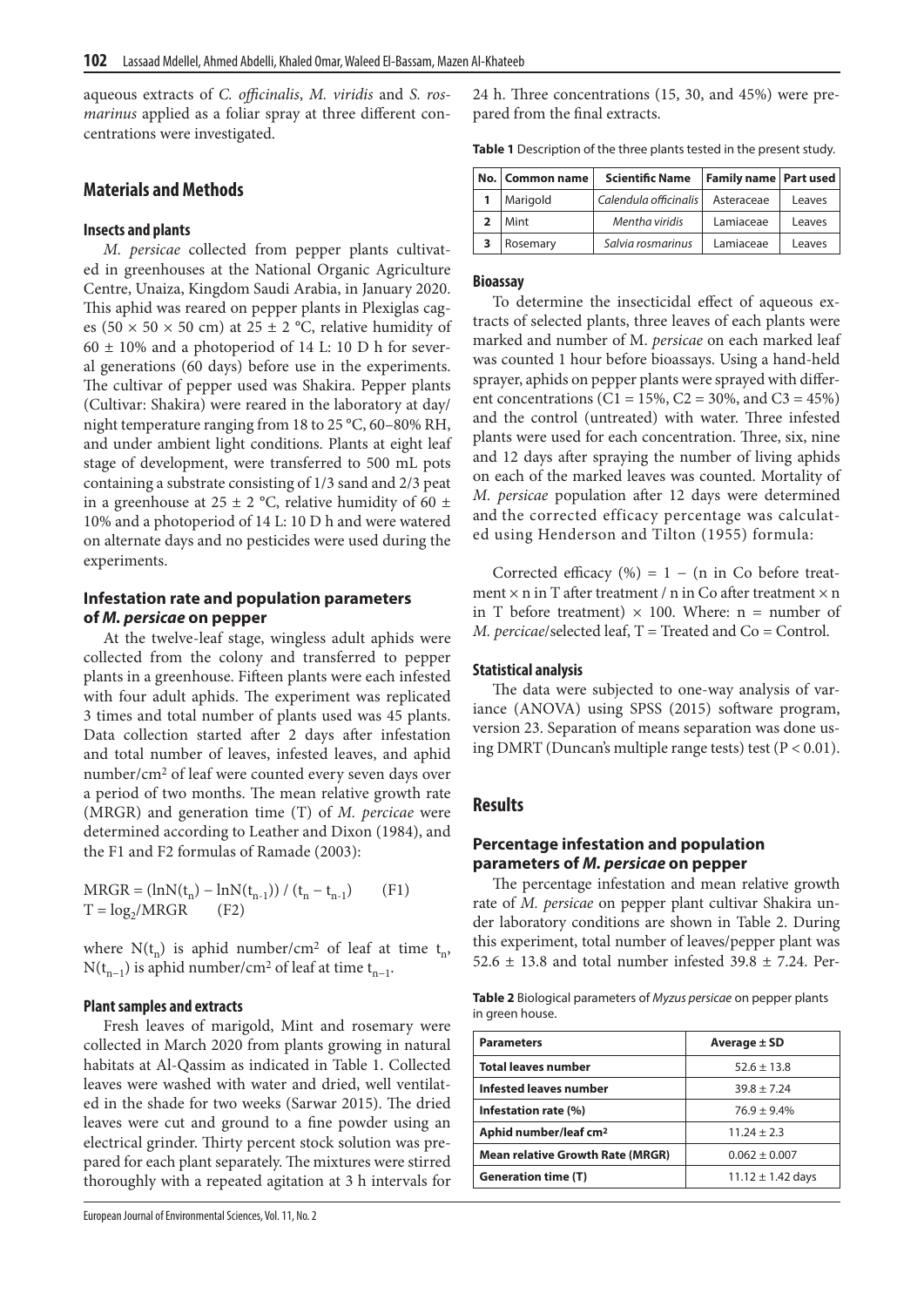centage infestation was  $76.9 \pm 9.4\%$ . The aphid population survey resulted in an average of  $11.24 \pm 2.3$  aphids/cm<sup>2</sup> of leaf, mean relative growth rate of  $0.062 \pm 0.007$  and generation time of  $11.12 \pm 1.42$  days.

## **Effect of aqueous extracts on** *Myzus persicae* **population**

Aphid numbers/cm2 of leaf on treated and none treated pepper plants were recorded 3, 6, 9 and 12 days after



**Fig. 1** Effect of an aqueous extract of marigold aqueous on the numbers of *Myzus persicae*/cm2 of leaf of pepper plants. (Means followed by the same letter are not significantly different ( $\alpha$  < 0.01, Duncan's multiple range test).



**Fig. 2** Effect of an aqueous extract of mint on the numbers of *Myzus persicae*/cm2 of leaf of pepper plants. (Means followed by the same letter are not significantly different ( $\alpha$  < 0.01, Duncan's multiple range test).



**Fig. 3** Effect of an aqueous extract of rosemary on the numbers of *Myzus persicae*/cm2 of leaf of pepper plants. (Means followed by the same letter are not significantly different ( $\alpha$  < 0.01, Duncan's multiple range test).

spraying. Results indicate that all treatments decreased the numbers/cm2 compared to untreated plants. Aphid numbers*/*cm2 of leaf after treatment with C1, C2 and C3 of the *C. officinalis* extract were 8.37 ± 1.33, 7.43 ± 1.46 and  $4.33 \pm 1.24$ , respectively, and  $13.37 \pm 2.81$  for untreated plants. That is, all concentrations in this treatment resulted in significant reductions (F = 48.57;  $\alpha$  < 0.01) in the numbers*/*cm2 (Fig. 1). For *M. viridis* extract, the numbers were  $9.95 \pm 1.12$ ,  $9.11 \pm 1.86$ ,  $6.83 \pm 1.66$  and  $14.81 \pm 1.21$ , respectively, and this treatment resulted in a significant reduction in the number of aphids ( $F = 43$ ;  $\alpha$  < 0.01) (Fig. 2). A reduced number/cm<sup>2</sup> was also recorded after treatment with the extracts of *S. rosmarinus:* 8.05 ± 2.31, 7.79 ± 0.98 and 5.27 ± 1.32, respectively, which are significantly different from the  $12.61 \pm 1.93$  recorded on untreated plants (Fig. 3) (F = 39.76;  $\alpha$  < 0.01).

## *Myzus persicae* **mortality and efficacy of plant extracts**

The efficacy of the different concentrations of aqueous extracts of *C. officinalis*, *M. viridis* and *S. rosmarinus* plants in killing *M. persicae* was determined. Results in Table 3 indicate that the treatments resulted in from 38.24 to 69.82% mortality. The percentage efficacy ranged between  $32.41 \pm 1.23$  and  $61.71 \pm 4.46$ . The highest mortality (69.82  $\pm$  5.23%) and efficacy (61.71  $\pm$  4.46%) were recorded for treatment with C3 of the aqueous extract *C. officinalis* (Table 3). Whereas, the lowest mortality  $(38.24 \pm 2.42\%)$  and efficacy  $(32.41 \pm 1.23\%)$  were recorded for the treatment with C1 extract of *M. viridis.*  Treatments with the three different concentrations of the extracts of *C. officinalis, M. viridis* and *S. rosmarinus*, resulted in a significant difference  $(\alpha < 0.01)$  in mortality and efficacy (Table 3). No significant differences  $(\alpha > 0.01)$  in mortality and efficacy were recorded for the treatments with C1 and C2 of *C. officinalis*, *M. viridis* and *S. rosmarinus* (Fig. 4, 5), but a significant higher  $(\alpha < 0.01)$  mortality and efficacy was recorded for the C3 extract of *C. officinalis* treatment compared to that of *M. viridis* and *S. rosmarinus*.

**Table 3** *Myzus persicae* mortality and efficacy obtained across treatments with concentrations of extracts of selected plants.

| <b>Selected plant</b> | <b>Concentration</b> | Mortality (%)     | Efficacy (%)       |  |  |
|-----------------------|----------------------|-------------------|--------------------|--|--|
|                       | C <sub>1</sub>       | $41.76 \pm 2.15c$ | $39.53 \pm 2.42c$  |  |  |
| C. officinalis        | $\mathcal{C}$        | $48.20 \pm 3.45$  | $43.64 \pm 2.57$ b |  |  |
|                       | C <sub>3</sub>       | $69.82 \pm 5.23a$ | $61.71 \pm 4.46a$  |  |  |
|                       | C <sub>1</sub>       | $38.24 \pm 2.42c$ | $32.41 \pm 1.23c$  |  |  |
| M. viridis            | $\mathcal{C}$        | $43.34 \pm 3.74b$ | $38.74 \pm 0.98$   |  |  |
|                       | $\mathsf{C}$         | $56.66 \pm 4.37a$ | $51.86 \pm 1.74a$  |  |  |
|                       | C <sub>1</sub>       | $42.71 \pm 3.35c$ | $37.23 \pm 0.79c$  |  |  |
| S. rosmarinus         | $\mathcal{C}$        | $46.33 \pm 2.53b$ | $40.85 \pm 1.37$ b |  |  |
|                       | C3                   | $61.76 \pm 4.46a$ | $56.81 \pm 1.67a$  |  |  |

Means followed by the same letter are not significantly different (α < 0.01, Duncan's multiple range test). C1, C2 and C3: Concentrations.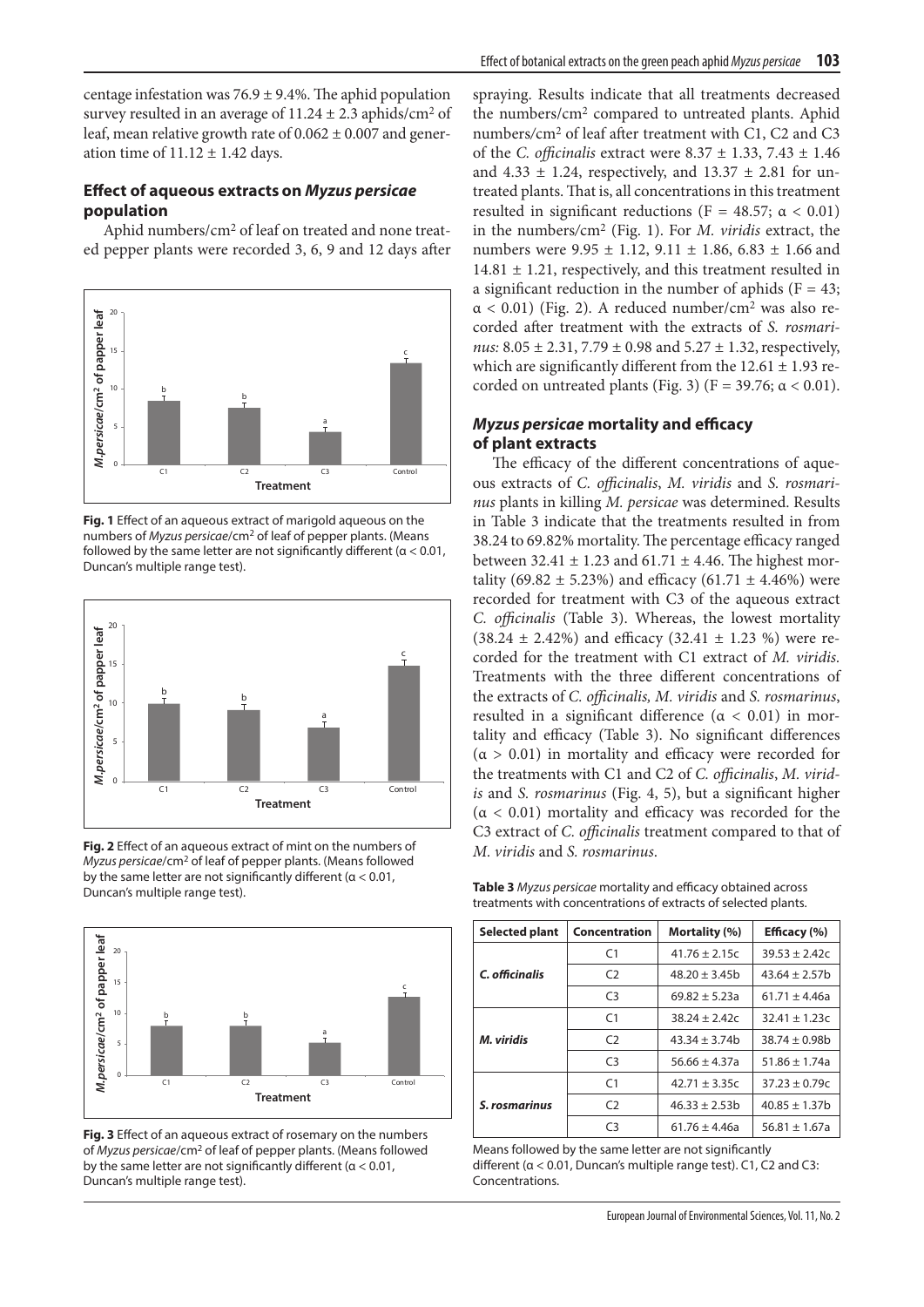

**Fig. 4** Percentage mortality of *Myzus persicae* recorded treatments using three different concentrations of aqueous extracts of three species of plants. (Means followed by the same letter are not significantly different (α < 0.01, Duncan's multiple range test).



**Fig. 5** Efficacy of three concentrations of aqueous extracts of three different species of plants in reducing the abundance *Myzus persicae* on pepper plants. (Means followed by the same letter are not significantly different (α < 0.01, Duncan's multiple range test).

## **Discussion and Conclusions**

Many species of plants contain bioactive compounds that are used as botanical insecticides for controlling pests. These botanical insecticides are naturally safe and harmless for consumers, but for insects are toxic, repellent, antifeedants or growth regulators (Sertkaya et al. 2010; Erdogan and Yildirim 2016). Of the insects, *M. persicae,* is classified as a serious pest of pepper plants worldwide due to its high potential growth rate.

In this study, percentage infestation and fitness of *M. persicae* were determined. Results indicate that *M. persicae* have a high reproductive potential on pepper, with a mean relative growth rate and a generation time of 0.062 and 11.12 days, respectively. Results also indicate a high percentage infestation (76.9  $\pm$  9.6%). Fast development of *M. persicae* on pepper is reported with the generation time ranging between 10.23 and 13.51 days at temperatures between 20 and 25 °C (Satar et al. 2008).

Similarly, Ali et al. (2021) report that *M. persicae* develops faster on pepper (9.96 days) than on cabbage (14.2 days) or crown daisy (10.9 days). In addition, Mdellel et al. (2019) reports that the MRGR of *M. persicae* on pepper at 25 °C ranges between 0.046 and 0.068 depending on soil fertility. Several factors can influence the population growth of *M. percicae*, such the nitrogen level in the soil, which has a direct effect on host plant quality, which affect the growth rate of *M. persiace* (Mdellel and Ben Halima 2014). Similarly, Dixon (1987) shows that nitrogen is an important factor affecting the fitness of aphids.

The bioassays of the effectiveness of extracts of three species of plants (*C. officinalis*, *M. viridis* and *S. rosmarinus*) in reducing the abundance of *M. persicae* on pepper plants revealed they were effective. Extracts at the highest concentration, C3, in all treatments was the most effective*.* Of the plant extracts, that of *C. officinalis* was more effective in reducing the abundance of *M. persicae* than that of *M. viridis* and *S. rosmarinus*. This might be attributed to differences in the insecticidal effects on aphids of the chemicals in these plants.

There is a report that flowers of *C. officinalis* contain flavonol glycosides, triterpene oligoglycosides, oleanane-type triterpene glycosides, saponins and a sesquiterpene glucoside (Ukiya et al. 2006). These compounds are highly toxic to plant sucking insects such as aphids and whiteflies and can inhibit feeding and growth of insect pests (Jankowska and Wilk 2011; Murrovhi et al. 2020). The other plant extracts (*M. viridis* and *S. rosmarinu*s) were also effective in reducing the abundance of *M. percicae*. Samarasekera et al. (2008) report that the essential oil of *Menthus* spp. contains menthol which can adversely affect insects. Similarly, Ebadollah et al. (2020)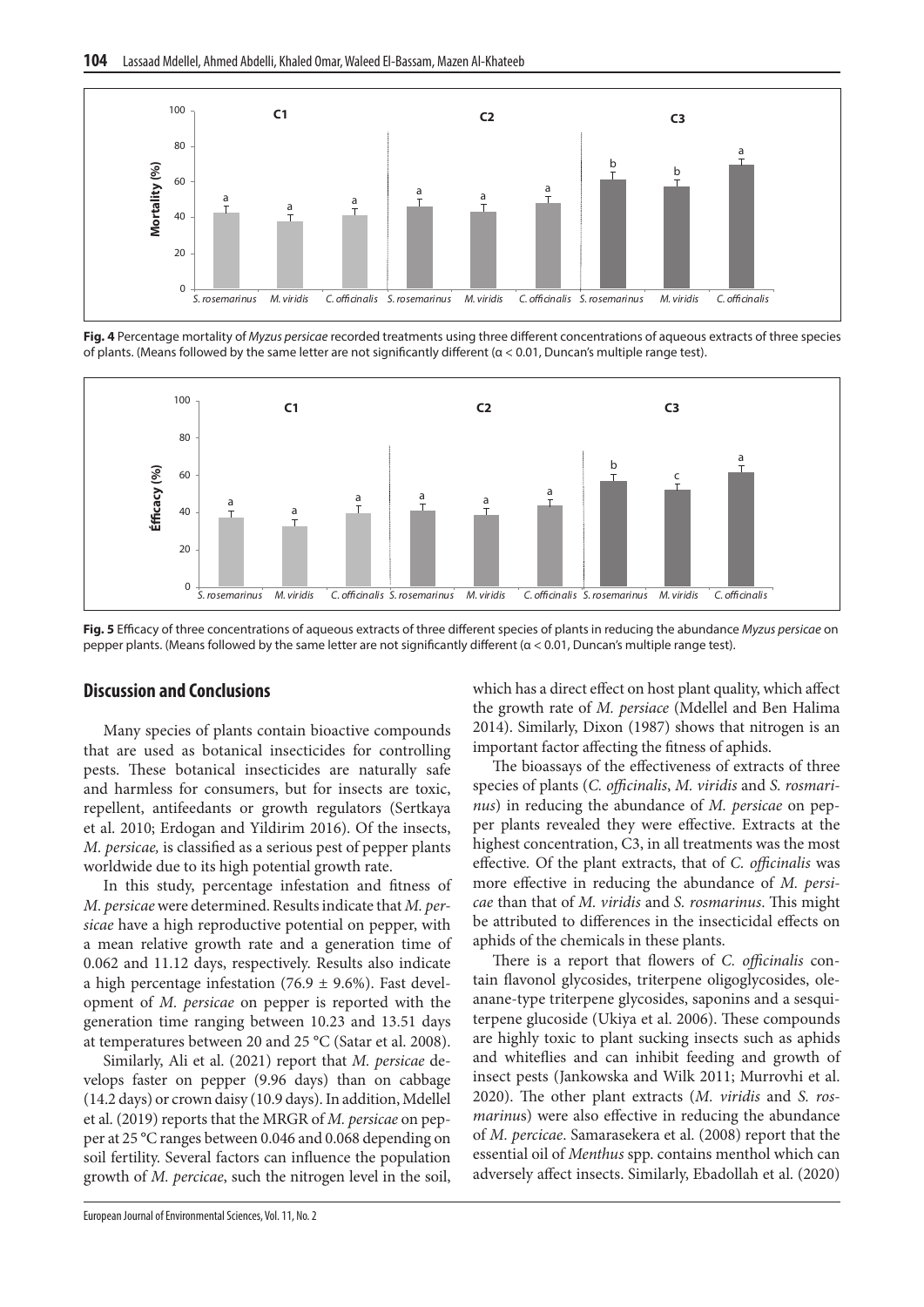report that essential oils isolated from *Menthus* plants can adversely affect insects and could act as a repellent and antifeedant. In addition, same authors indicate that essential oils of *Menthus* spp. and other Lamiaceae contain a monoterpenoid component, which damages pests.

Studies on *Rosemarinus* reveal that it contains volatile compounds, which can be extracted and used as an effective fumigant against various insects such as coleopteran (*Tribolium* spp.; *Callosobruchus chinensis* (L.).) and lepidopteran pests like *Cadra cautella* (Walker) (Lee et al. 2002; Isikber et al*.* 2006). Terpenes and monoterpenes of *R. officinalis* affect the central nervous system of insects by inhibiting acetylcholinesterase enzymes (Krzyzowski et al. 2020).

Our study indicates that extracts of three plants can markedly reduce the abundance of *M. persicae* on pepper plants, especially the highest concentration extract of *C. officinalis,* and consequently reduce the damage caused by this pest. Thus, plant extracts could potentially be used to control aphid pests on different crops and as an effective biological control agent for use in an integrated management strategy for controlling aphids.

Further studies on the chemical components of the extracts of the plants tested are needed in order to determine how they affect insects and their effect on the yield and quality of crops. In conclusion, the present study confirms that the potential growth of *M. persicae* on pepper plants is very high and likely to result in serious damage. Extracts of three different species of plants namely: *C. officinalis*, *M. viridis* and *S. rosmarinus*, at three different concentrations, increased the mortality of this aphid. All the plant extracts tested were effective in reducing aphid populations. The extract of *C. officinalis* was more effective than that of *M. viridis* and *S. rosmarinus*. The highest concentration of all extracts, especially that of *C. officinalis,* were effective in reducing aphid numbers and thus in decreasing the damage done by this pest. Therefore, it is recommended that these plant extracts are used to manage aphid abundance instead of chemical insecticides. The use of these plant extracts can reduce the cost and minimize the negative effects of chemical pesticides on consumers and the environment.

#### **Acknowledgements**

Organic Farming Development Project for funding this study. We acknowledge the National Organic Agriculture Centre administration for providing us with research facilities.

#### **REFERENCES**

Agwu JA, Odo GE, Ekeh F, Attamah GN, Uwagbae M, Eze C (2018) A survey of the insect pests and farmers practices in the cropping of yellow pepper *Capsicum annum* Linnaeus in Enugu State of Eastern Nigeria. Afr J Agri Res 13: 742–752.

- Ali MY, Naseem T, Arshad M, Achraf I, Rizwan M, Tahir M, Rizwan M, Sayed S, Ullah MI, Khan RR, Amir MB, Pan M, Liu TX (2021) Host plant variations affect the biotic potential, survival and population projection of *Myzus persicae* (Hemitera: Aphididae). Insects 12: 375.
- Bass C, Puinean AM, Zimmer CT, Denholm I, Field LM, Foster SP, Gutbrod O, Nauen R, Slater R, Williamson MS (2014) The evolution of insecticide resistance in the peach potato aphid, *Myzus persicae.* Insect Biochem Mol Biol 51: 41–54.
- Blackman RL, Eastop VF (2006) Aphids on the world's herbaceous plants and shrubs. John Wiley and Sons, London, UK.
- Devi E, Devi P, Deepshikha P (2016) Deepshikha. A review on prospects of Entomopathogenic fungi as potent biological control agents of insect pests. Int J Curr Res Biosci Plant Biol 3: 74–82.
- Dixon AFG (1987) Parthenogenetic reproduction and the rate of increase in aphid. In: Minks AK, Harrewijn P (eds) Aphids: their biology, natural enemies and control. World crop pests 2A, Elsevier, Amsterdam, The Netherlands, pp 269–287.
- Ebadollah A, Ziaee M, Palla F (2020) Essential Oils Extracted from Deferent Species of the Lamiaceae Plant Family as Prospective Bioagents against Several Detrimental Pests. Molecules 25: 1556.
- Erdogan P, Yildirim A (2016) Insecticidal activity of three plant extracts on the green peach aphid [(*Myzus persicae* Sulzer) (Hemiptera: Aphididae)]. J Entomol Res Soc 18: 27–35.
- Henderson CF, Tilton EW (1955) Tests with acaricides against the brow wheat mite. J Econ Entomol 48: 157–161.
- Isikber AA, Alma MH, Kanat M, Karci A (2006) Fumigant toxicity of essential oils from *Laurus nobilis* and *Rosmarinus officinalis* against all life stage of *Tribolium confusum*. Phytoparasitica 34: 167–177.
- Jankowska B, Wilk A (2011) Effect of pot marigold (*Calendula officinalis* L.) and cypress spurge (*Euphorbia cyparissias* L.) plant water extracts on the occurrence of pest insects on white cabbage. Folia Hort 23: 21–28.
- Krzyzowski M, Boran B, Lozowski B, Francikowski J (2020) The effect of *Rosmarinus officinalis* essential oil fumigation on biochemical, behavioral, and physiological parameters of *Callosobruchus maculatus*. Insects 11: 344.
- Leather SR, Dixon AFG (1984) Aphid growth and reproductive rate. Entomol Expn Appl 35: 137–140.
- Lee BH, Lee SE, Annis PC, Pratt SJ, Tumaalii F (2002) Fumigant toxicity of essential oils and monoterpenes against the red flour beetle, *Tribolium castaneum* Herbst. J Asia Pac Entomol 5: 237–240.
- Mdellel L, Adouani R, Ben Halima KM (2019). Influence of compost fertilization on the biology and morphology of green peach aphid (*Myzus persicae*) on pepper. Int J Policy Res 7: 48–54.
- Mdellel L, Ben Halima MK (2014) Effects of different cultivars of pepper on the biological parameters of the green peach aphid*.*  Eur J Environ Sci 4: 102–105.
- Murovhi J, Phophi MM, Mofongoya P (2020) Efficacy of plant materials in controlling aphids on Okra (*Abelmoschus esculentus* L. Moench) in Limpopo Province of South Africa. Agronomy 10: 1968.
- Mwine J, Damme P, Kamoga V, Kudamba C, Nasuuna M, Jumba F (2011) Ethnobotanical study of pesticidal plants used in Southern Uganda and their need for conservation. J Med Plant Res 5: 1155–1163.
- Nahusenay DG, Abate GA (2018) Evolution of selected botanical aqueous extracts against cabbage aphid *Brevicoryne brassicae* L. (Hemiptera: Aphididae) on cabbage (*Brassicae oleraceae* L.)